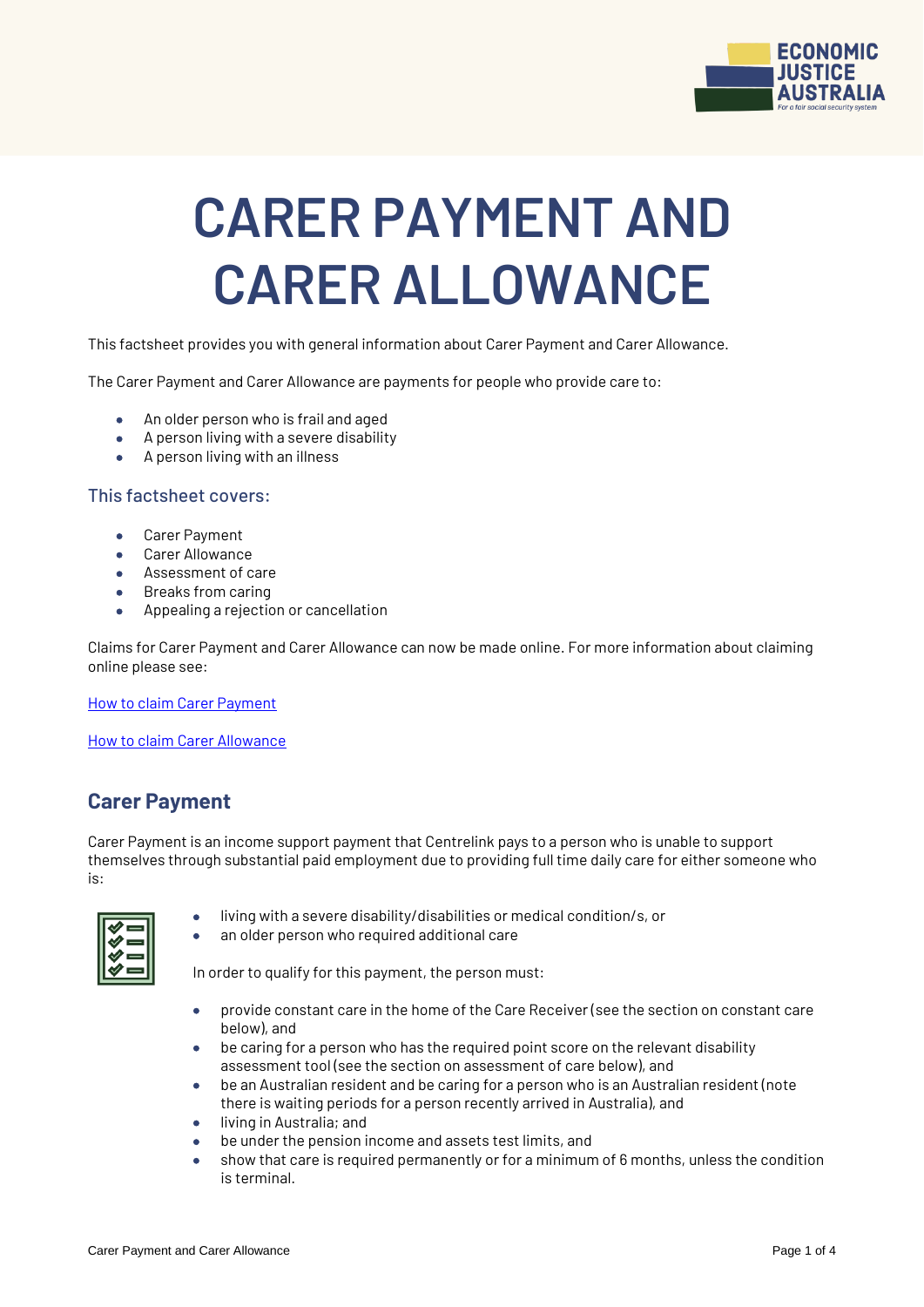

#### Constant care

To qualify for Carer Payment for a child or an adult you must personally provide constant care.

The personal care must be provided on a daily basis for a 'significant period' each day, generally equivalent to a working day. If you work, study or train for more than 25 hours per week Centrelink does not consider you to be providing constant care.

If you are not sure whether you meet this requirement you can lodge a claim and check whether you are eligible for the payment. Contact your closest member centre if you need advice on this. You can find your closest member centre at [http://ejaustralia.org.au/legal-help](http://ejaustralia.org.au/legal-help-centrelink/)[centrelink/](http://ejaustralia.org.au/legal-help-centrelink/)

Care can include include any supervision you provide to the person. For example, you may provide care for a person who may be at risk of falling if they are left alone, or are unable to independently take their medicine. These circumstances will be an important factor to include in your claim as they demonstrate the level of care you provide.

To assist with your claim, it is important to provide a report from the person's treating doctor. The report should explain the reasons why care is necessary and how much time it takes you to provide this level of care.

You must tell Centrelink if you are working, even if you only work a few hours.

If you are currently receiving an income support payment, you have a legal obligation to notify Centrelink of your present circumstances, or any change in your circumstances, including the income you currently receive.

#### **Carer Allowance**

Carer Allowance is a supplementary payment for carers. Carer Allowance can be paid in addition to other payments, such as Newstart Allowance. The Carer Allowance is not asset tested.

In order to qualify for this payment, the person must:

- be caring for a person who has the required points score on the relevant disability assessment tool, and
- provide care and attention to the person on a daily basis, and
- be caring for a person who is an Australian resident
- be under the income limit, and
- show that care is requirement permanently or for a minimum of 12 months, unless the condition is terminal.

## **Assessment of care**

There are different requirements for the assessment of care and eligibility depending on whether you care for a child, or children, or adult and whether you live with the person who requires care.



When you claim Carer Payment or Carer Allowance for an adult, you will need to submit two forms to Centrelink, which must be completed by:

- you, the person providing the care, and
- the treating health professional of the person receiving care.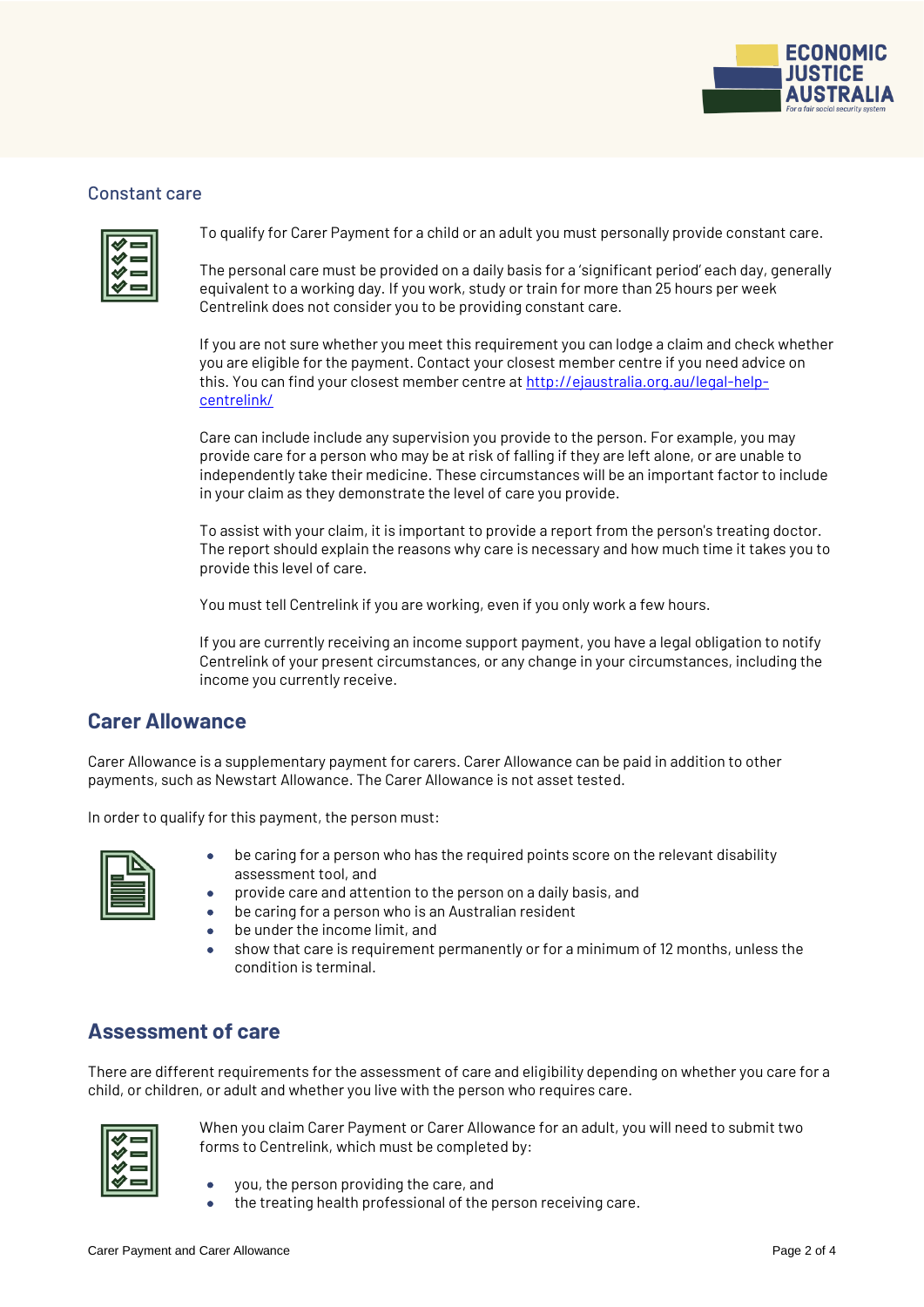

These forms can be found at:

[Additional forms to complete for Carer Payment.](https://www.servicesaustralia.gov.au/individuals/services/centrelink/carer-payment/how-claim/other-forms-you-may-need-complete)

[Additional forms to complete for Carer Allowance](https://www.servicesaustralia.gov.au/individuals/services/centrelink/carer-allowance/how-claim/other-forms-you-may-need-complete)

Each answer to the questions on the forms is awarded a number of points according to Centrelink's assessment tool to determine if the person providing care qualifies for Carer Payment or Carer Allowance.

If the person receiving care is under the age of 16, they will have to score high enough on the Disability Care Load Assessment (Child) Determination 2010 (DCLA).

If the person receiving care is over the age of 16, they will have to score high enough on the Adult Disability Assessment Determination 1999 (ADAT).

If the person is in the terminal phase of a terminal illness and has evidence from a medical practitioner that they are not expected to live for more than 3 months, they will automatically be given the minimum qualifying score for both Carer Payment and Carer Allowance. Importantly, the other requirements of the relevant payment must still be met.

You must answer all questions carefully and accurately. The questions are about what daily activities the person receiving care can do. You should answer the questions by taking into account any aids or medication the person receiving care uses.

# **Breaks from caring ('respite')**



If you receive Carer Payment or Carer Allowance, you can take breaks from caring for up to 63 days in any calendar year and you will still continue to receive your payment.

These 63 days are called 'respite'. You will need to notify Centrelink before you take respite.

The 63-day period may be extended if you have 'special reasons'. This is to be determined at Centrelink's discretion. If you think this applies to you, you can ask Centrelink for an extension.

In addition to the 63 days of respite you may still qualify for Carer Payment if the person being cared for is hospitalised and meets the hospitalisation requirements. To satisfy the hospitalisation requirements you must provide regular additional care while the person is in hospital.

## **Appealing a rejection or cancellation**

If your claim for Carer Payment or Carer Allowance is rejected, you have a right to appeal this decision to an Authorised Review Officer.



You should appeal within 13 weeks of receiving the decision to ensure you receive full back pay from the date of claim if your appeal is successful.

You can lodge the appeal by contacting Centrelink and letting them know you disagree with the decision to reject your claim for payment and you would like the Authorised Review Officer to review the decision.